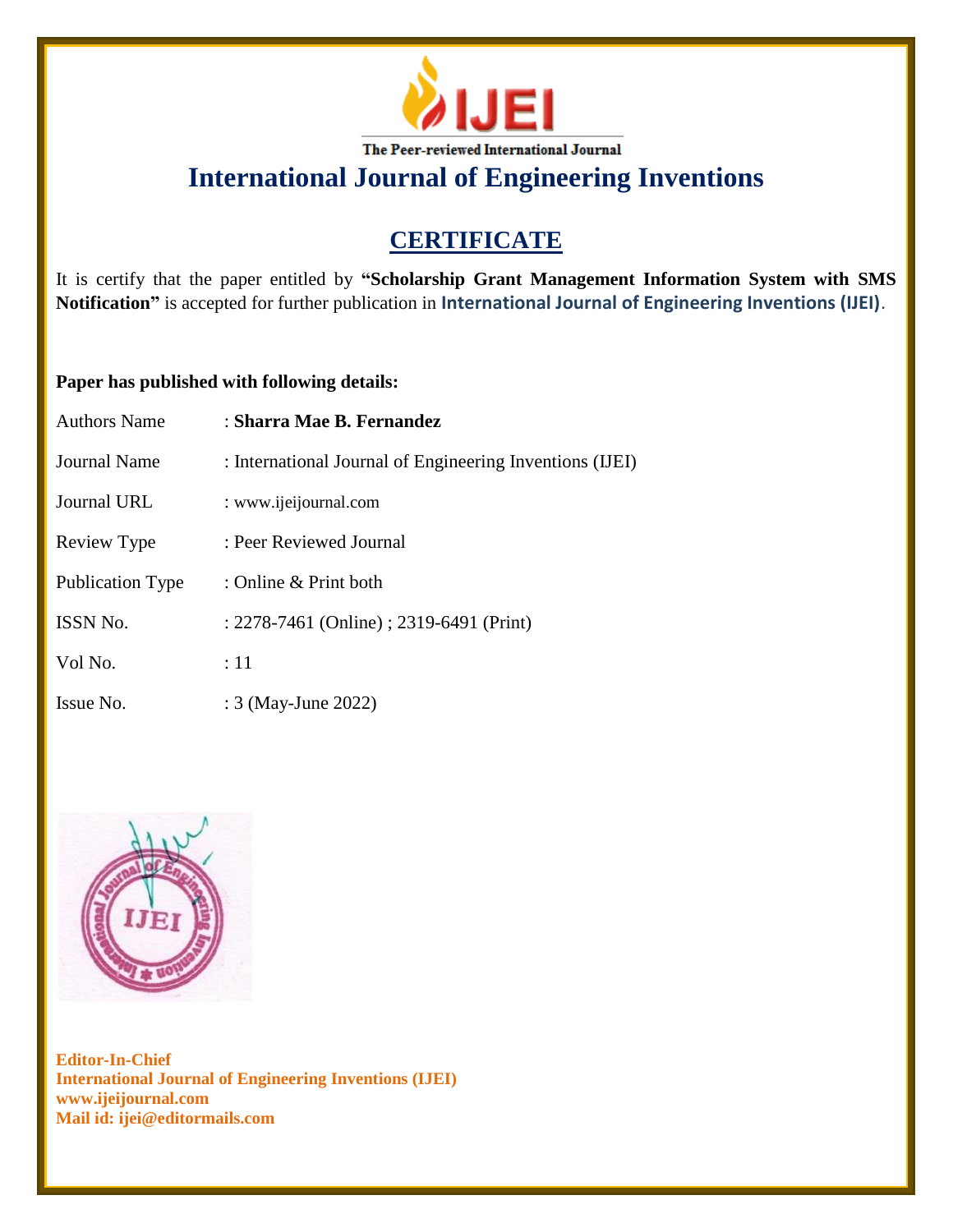

**International Journal of Engineering Inventions**

# **CERTIFICATE**

It is certify that the paper entitled by **"Scholarship Grant Management Information System with SMS Notification"** is accepted for further publication in **International Journal of Engineering Inventions (IJEI)**.

## **Paper has published with following details:**

| <b>Authors Name</b>     | : Sheila Mae S. Pagayonan                                |
|-------------------------|----------------------------------------------------------|
| <b>Journal Name</b>     | : International Journal of Engineering Inventions (IJEI) |
| Journal URL             | : www.ijeijournal.com                                    |
| Review Type             | : Peer Reviewed Journal                                  |
| <b>Publication Type</b> | : Online & Print both                                    |
| <b>ISSN No.</b>         | : 2278-7461 (Online) ; 2319-6491 (Print)                 |
| Vol No.                 | :11                                                      |
| Issue No.               | : 3 (May-June 2022)                                      |



**Editor-In-Chief International Journal of Engineering Inventions (IJEI) www.ijeijournal.com Mail id: ijei@editormails.com**